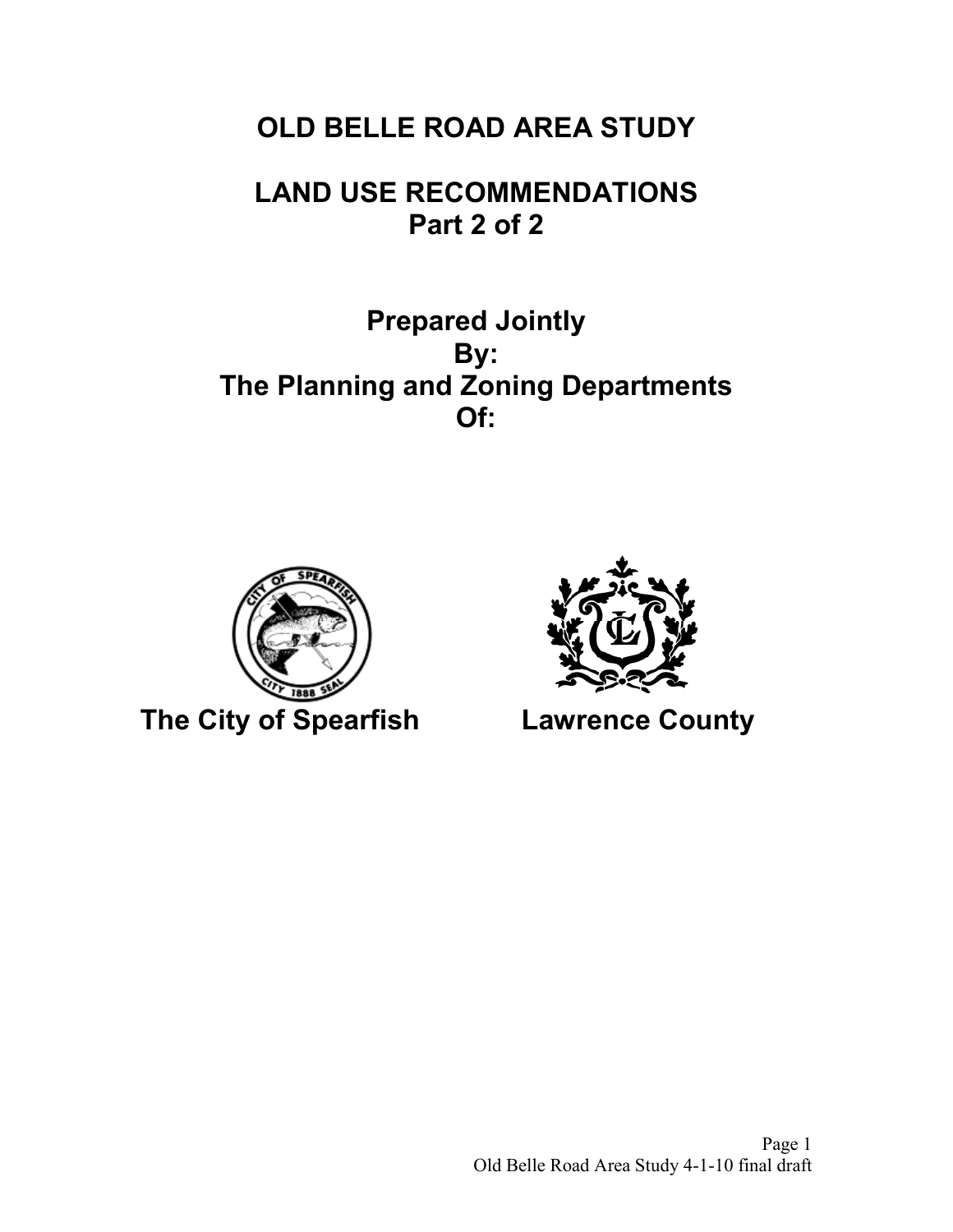### **Introduction:**

Two public meetings were held in 2009 to gather information from residents regarding their preferences for the future of this area where urban growth meets rural agricultural lands. The comments from these two meetings are contained in part 1 of this study.

### **Purpose and Use of This Document:**

Often, the public deals with changes in land use when a specific request for change in zoning or for a use permit is being considered by the governing body. The City of Spearfish and Lawrence County planning staff and officials has jointly created this document to express the key goals and strategies desired by the community before the actual application or request is made.

*What are the advantages to this approach rather than waiting until the actual request is made?*

- 1) It helps the public and decision makers identify where changes are most likely going to occur.
- 2) It provides additional support to the city/county comprehensive plan, by offering more refined ideas for what qualities a well-conceived development plan should include.
- 3) It requires the land owner to demonstrate how their request fits with the goals of the community.

*What this document will not do:*

- 1) Initiate a change in zoning or annexation of county land.
- 2) Amend any existing comprehensive plan or zoning code.

#### *How is this document recognized and used?*

The City and County planning commissions and governing bodies have approved this document for use in the analysis of land use changes that are requested by county and city landowners. These are general guidelines and recognize that each request is unique, and that the specifics of each request should also be considered in the context of each entity's traditional planning policies as well.

#### **Land Use Character Areas**

A question that eventually is asked when it comes to a land use decision is: *"Is this consistent with what we want for the future?"* The primary goal of this document is to help answer this question. The map attached to this document illustrates the existing conditions of the study area. For the majority of the study area, the current agricultural and large lot development patterns are desired to continue in the future. For properties that are within  $\frac{1}{2}$  mile of I-90 and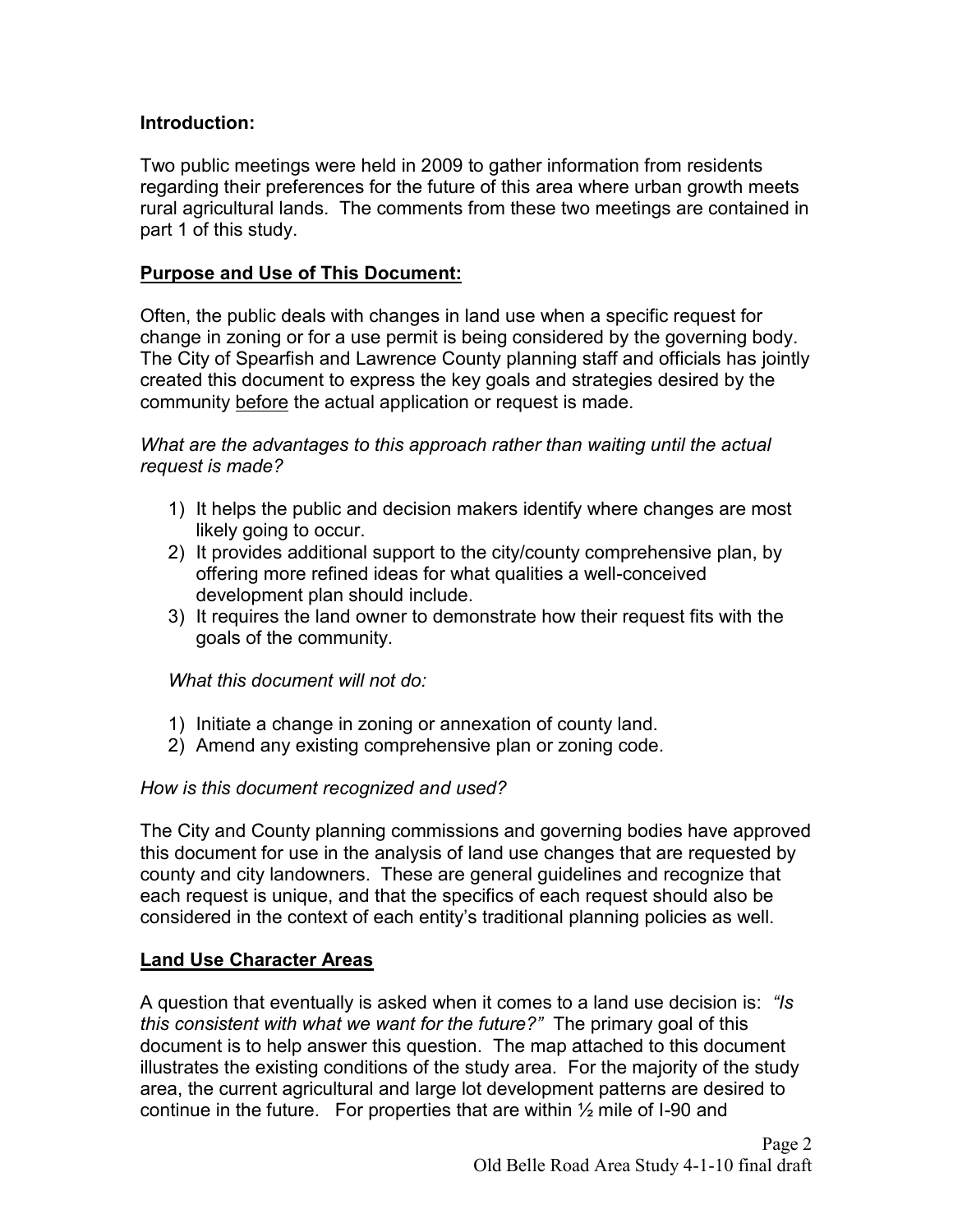immediately adjacent to the Old Belle Road, changes from this pattern are expected in the next 10 years. This ½ mile distance represents an approximate area where water and sewer infrastructure could be reasonably extended in a cost effective manner if more intense land uses are proposed. In any scenario involving extending public infrastructure, an economic analysis should be performed to demonstrate to the public and decision makers what the fiscal impact will be to the public for such an extension.

It is important to note that there are several properties that do not fit any of these descriptions below. Examples are industrial uses like the gravel pit and the trucking/salvage yard, an assisted living community, fish hatchery, dairy, etc. Additionally, some properties are final platted into a lot configuration that is significantly more intense that what may be envisioned by these guidelines and it is recognized that these approved plats represent a land use right that is not subject to these guidelines.

With these known exceptions aside, the future land uses expected in this area can generally be described as being in one of 3 types. Within each of these areas, it is possible that unique land uses will be proposed that do not meet the exact description of each character area, but if the proposed land use is compatible with surrounding uses, then it would be encouraged, and add variety and sustainability to the community. It is not possible to list the specific uses envisioned, since each would need to be reviewed based on its own merits, however the following general guidelines should be followed:

- 1) The volume and pattern of traffic that would result from the use can be accommodated through site design or by upgrades to the road network.
- 2) The use does not generate negative effects off the property resulting from noise, odor, dust, smoke, or other environmental nuisance.
- 3) The arrangement of buildings, access, parking, and activity areas are located so as not to create negative off-site effects described in paragraph 2.
- 4) Significant natural vegetation, creek and ground water resources are protected.
- 5) That there is a reasonable balance between the cost of public services, and the tax revenues that might be generated by such development.

**The Three Land Use/Character Areas**

## **1) Agricultural/ Ag Conservation /Large Lot Residential Areas**

This area is considered to be the principal land use of the area. Beyond what exists today, expansion of these farming and

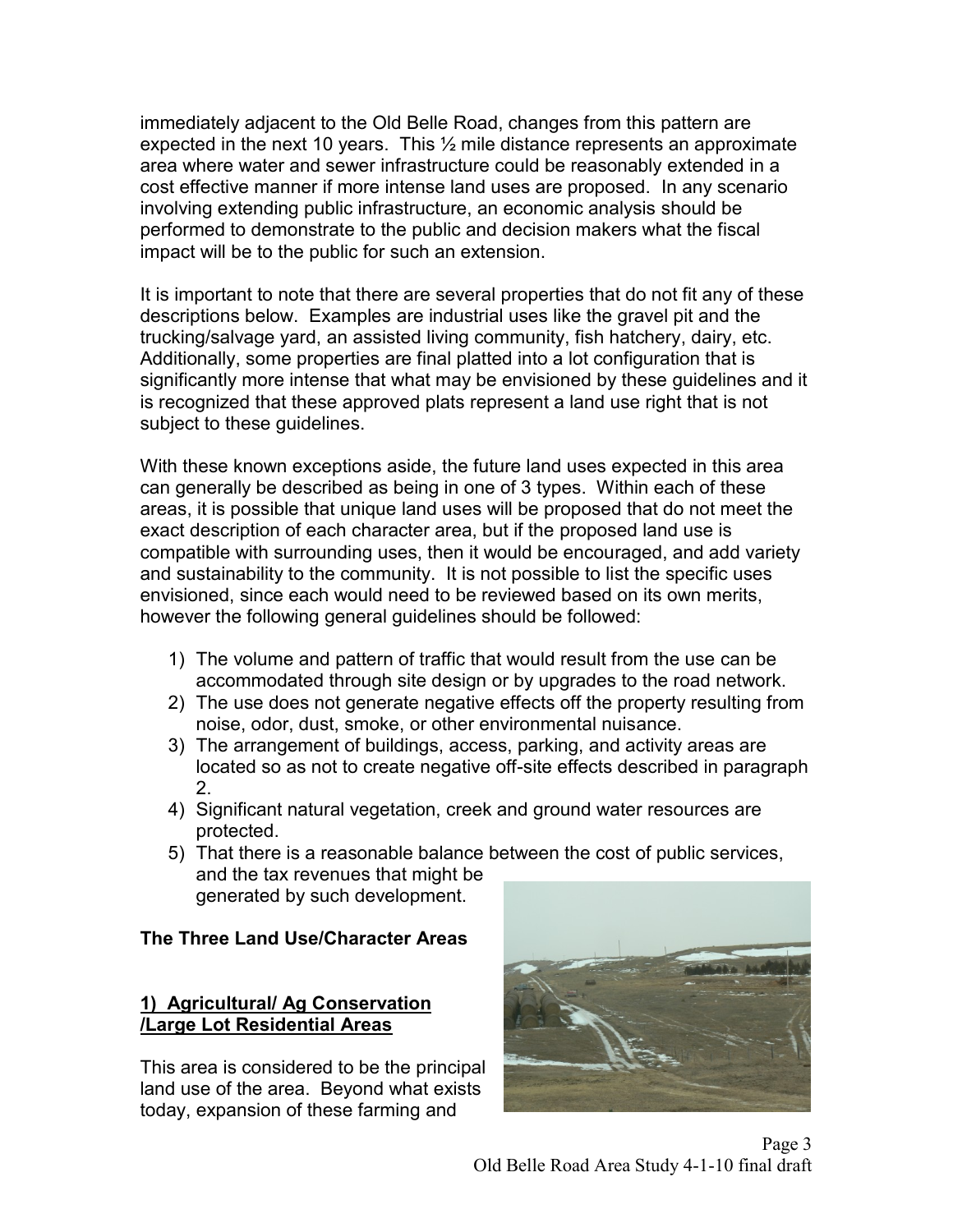ranching activities should have a minimal environmental impact to air, water, and transportation resources. In addition to the agricultural uses, there are large lot residential parcels where there is no income producing crop or livestock activity, but the owners enjoy the acreage, country setting, and raising of animals for personal enjoyment and recreation. Land owners that are interested in taking additional steps to vest the agricultural lifestyle should consider the use of conservation easements as a way of protecting this rural lifestyle.

# **2) Transitional Areas**

This area acts as an intermediate land use between the large tracts of agricultural land in the northern areas of the study boundary, and the more intense suburban neighborhoods. Currently, areas such as the Hardy subdivision and properties on Valley Vista Drive represent the general character of what could be considered a transitional area. The overall development character will be 8 homes per 40 acres in order to form a transition to lower intensity land uses such as the Ag/Ag Conservation areas. These areas would not be served by public infrastructure.

# **3) Suburban Areas**

Toward the south end of the area, suburban residential land uses exist in the Reserve community, and this land use is likely to be a continuing trend in the future for properties that can take advantage of public water and sewer. This development type should include a range of residential densities: 1) large lot residential having a density of 1 home per 1 or 2 acres. 2) medium density neighborhoods having densities up to 3 or 4 homes per acre, 3) neighborhoods of greater than 4 homes per acre, including apartment dwellings. The larger lots

should be concentrated near the edges of the development parcel where there might be lower intensity transitional or agricultural uses nearby. Considering the concentration of population that may be present in this area in the future, other land uses such as schools, churches, commercial services are intended for this area and are currently planned within the Reserve master plan. If additional lands need to be considered for commercial use, they should be oriented toward major streets and



away from locations where traffic impacts, noise, and activity would be incompatible with the adjacent properties.

## **General Planning Strategies**

The following are specific goals that each development request should be evaluated by, and are described in the following sections: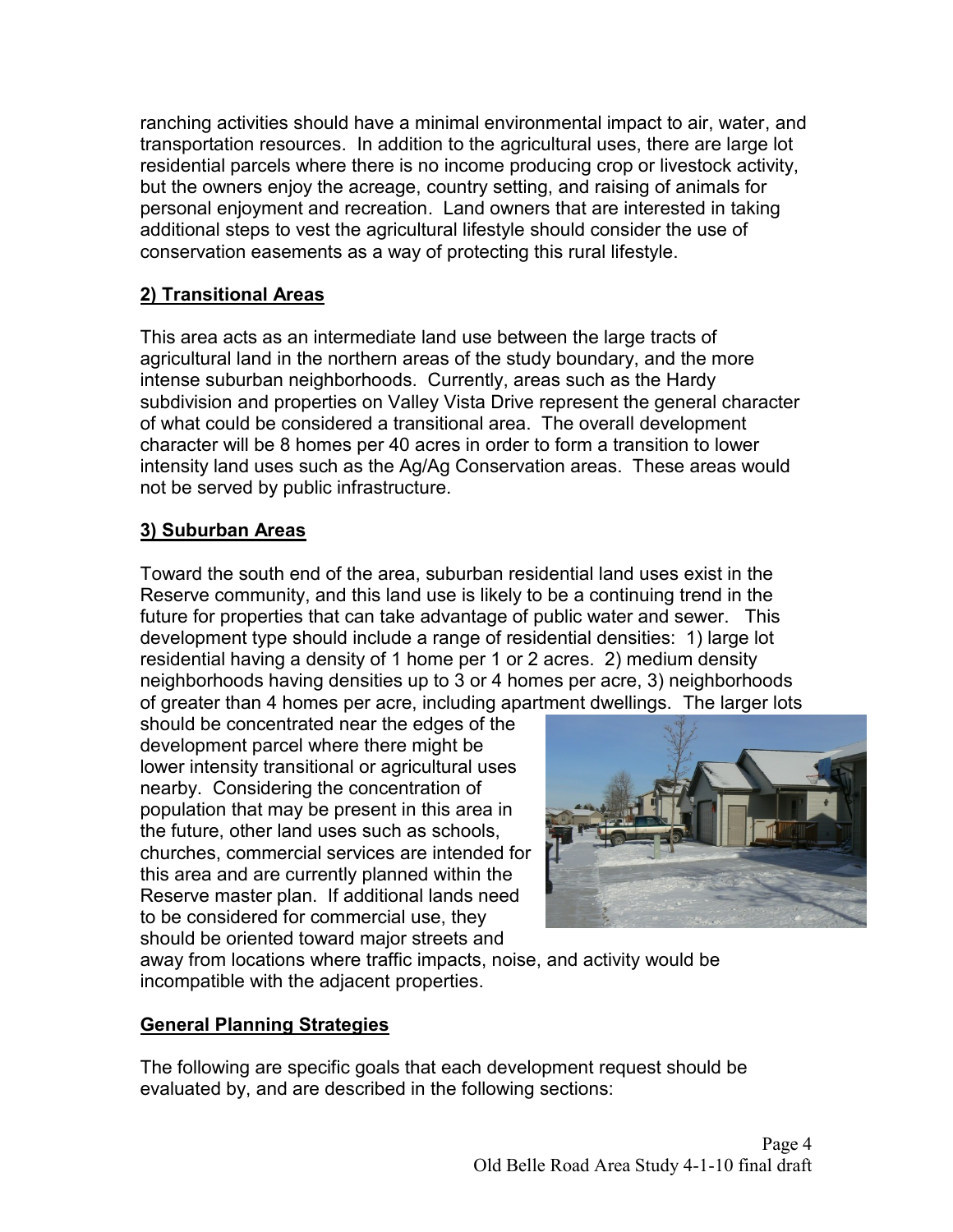## **Streets and Transportation Systems**

At the time of rezoning or use permit approval, potential upgrades to the collector and arterial streets should be identified, or payments in lieu of street improvements should be included in a development agreement before construction or platting takes place. This is of particular importance where growth occurs in areas that may be surrounded by a much lower intensity of development. As these surrounding areas fill in, there needs to be adequate public funds available to provide the necessary upgrades to the street network to support the community.

The need for safe and efficient unpaved paths and trails is a growing concern. Residents enjoy horseback riding, walking, bicycling and running, however they feel there is a lack of safe routes and corridors for this activity. The County is encouraged to plan and implement trail and path networks for this purpose. The City of Spearfish has approved path networks within and through the Reserve development, and connection to this system is encouraged. Key destinations/routes include the major roadways such as Old Belle Road, Westview Loop, Chicken Creek Road and the Spearfish Creek corridor. Other smaller drainage ways and flood plains such as the Higgins Gulch drainage way should also be pursued for these types of systems. Placing a trail within existing rights of way require approval by the respective governing agency.

#### **Water and Sewer System Planning**

A significant water resource exists to serve the area with the new 12 inch water line located in the Old Belle Road right of way. The current City of Spearfish policy for tapping this water line is that the property being served by the line should be annexed, or if the City Council approves tapping without annexation, then a pre-annexation agreement would be needed between the City and the property owner(s) being served. Special tap fees apply to the extension of this line.

Additionally, the City of Belle Fourche controls a 14 inch water main in the study area which currently has a limited number of residential taps onto it. If more than a single residential tap were desired, it would require engineering analysis prepared by the applicant/developer to determine what upgrades might be necessary to provide the desired level of service. Any upgrades would be the financial responsibility of the applicant/developer and also at the discretion of the City of Belle Fourche.

Sewer issues are important considerations in this area because of the ground water and surface water resources of the area. The attached map identifies an area called the Spearfish Creek Protection Area, where there needs to be special consideration given to how development may avoid impacting this sensitive area. For properties lying outside this area, during years of high precipitation, water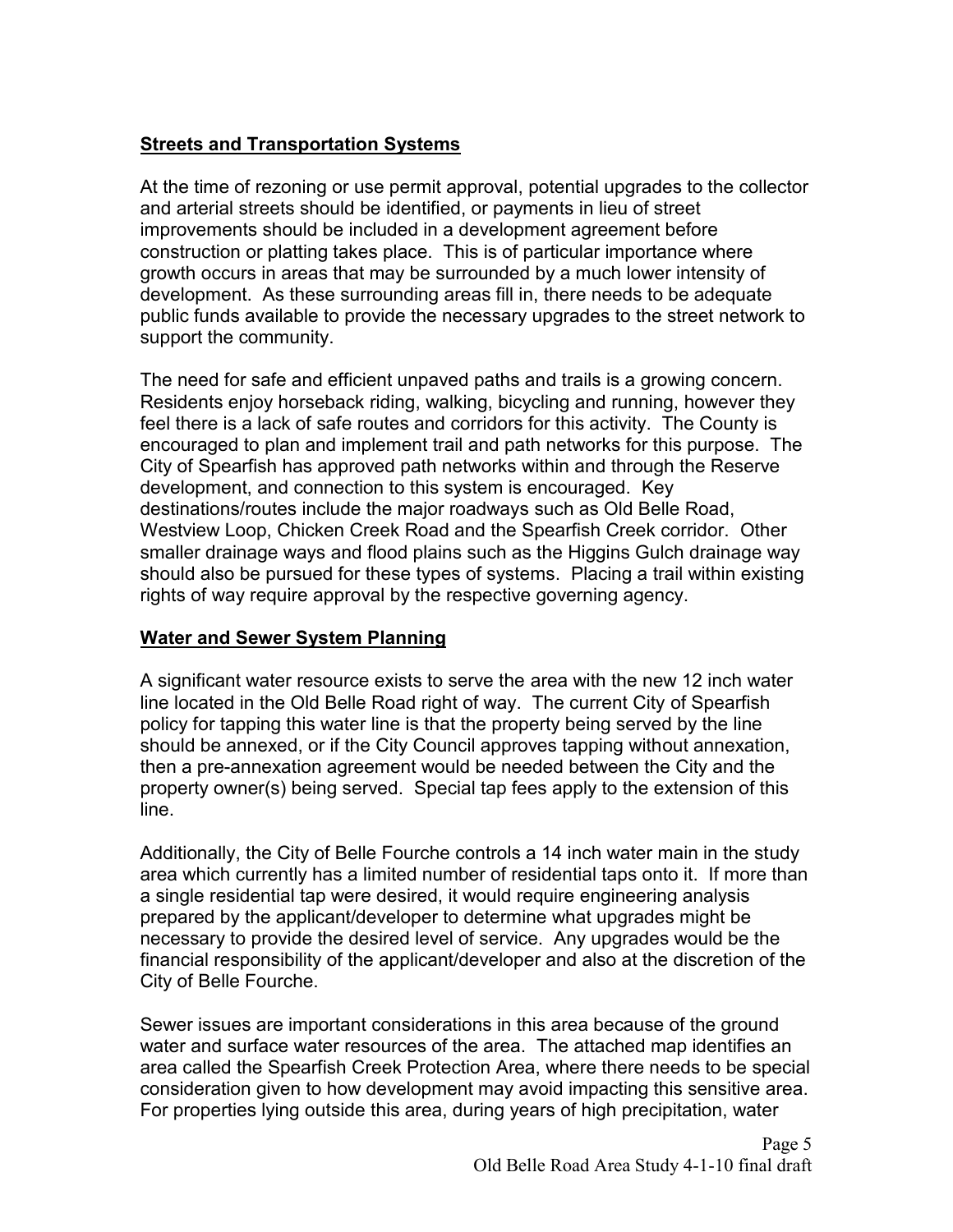tables rise to un-predictable levels in the soil profile. Similar to water services, sewer could be extended in an annexation scenario, or if not being annexed, only with the consent of the Spearfish City Council and most likely with a preannexation agreement. Where sewer is not available or economically not feasible, new technology exists in waste water treatment systems that do not depend on the traditional septic tank with drain field. Projects that use this new technology will be preferred over those that do not. Septic is not permitted in the areas that feed the Belle Fourche water supply, as shown on the attached map.

## **Site Planning**

Opportunities exist on each property to create an environment that creates a well balanced community that steers development toward the most suitable locations, and provides quality open spaces that protects natural resources in permanent open space dedications. The following are planning techniques that are suggested to reach this goal:

- 1. Generous setbacks along Old Belle Road should be provided when development of more intense, suburban neighborhoods are proposed. A minimum of 100 feet is a suggested width of this buffer, however the same result can be achieved with less width where significant natural vegetation or high quality new landscape installations are provided.
- 2. Neighborhood design should include a balance of housing and open spaces. Techniques such as clustering and coving should be implemented for neighborhoods having an overall density of more than one home per acre.
- 3. For neighborhoods where lot sizes exceed one acre, building sites that work within topographic constraints, ground and surface water resources, natural vegetation buffers, and scenic views are encouraged over those that do not.
- 4. The Spearfish Creek Protection area should be adequately buffered in order to maintain this environmentally sensitive area as an open space resource. The actual dimensions and locations of this area should be refined as individual requests for development are made. The applicant/owner is responsible for demonstrating the extent of this protection area as it applies to their development plan.



Page 6 Old Belle Road Area Study 4-1-10 final draft